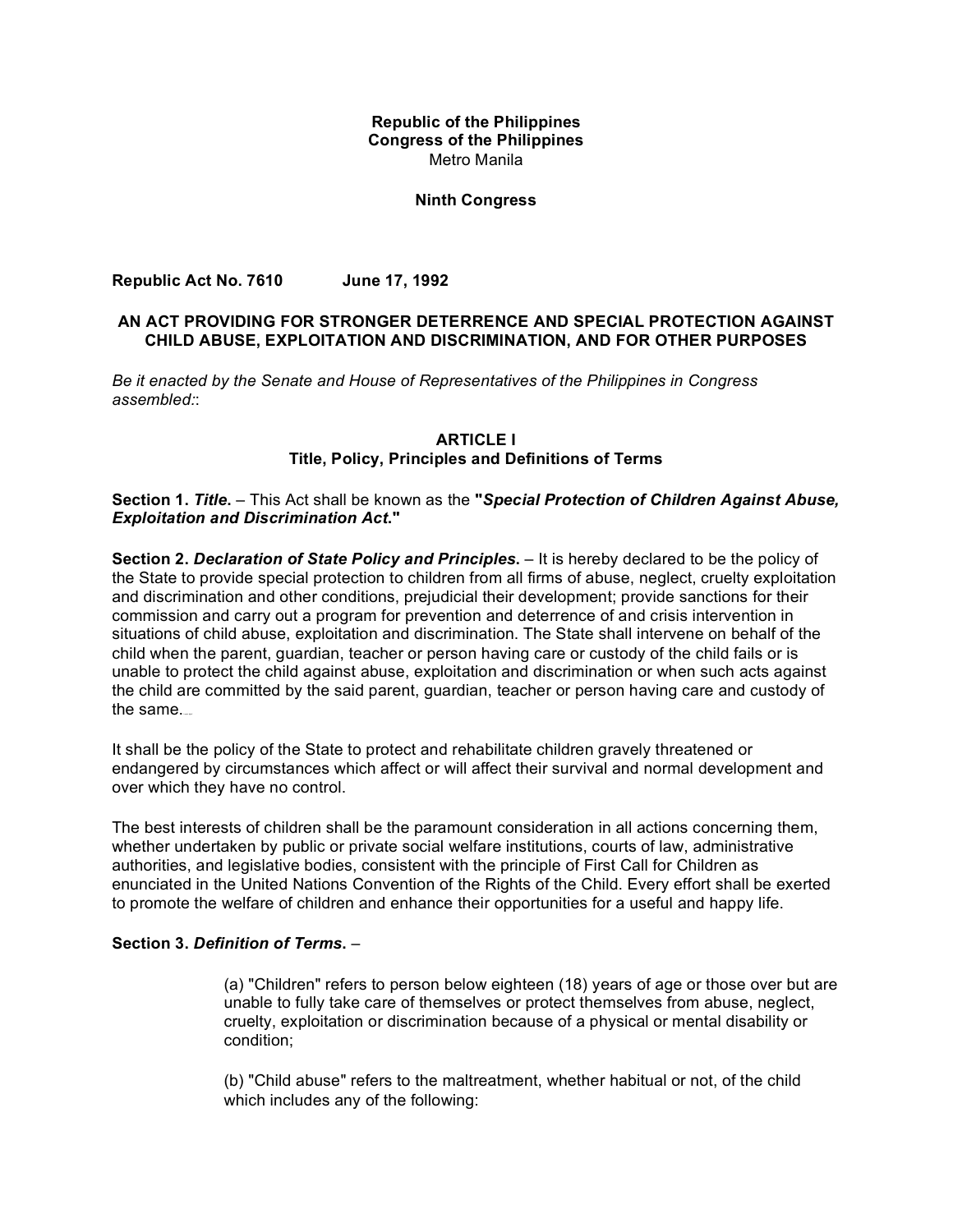(1) Psychological and physical abuse, neglect, cruelty, sexual abuse and emotional maltreatment;

(2) Any act by deeds or words which debases, degrades or demeans the intrinsic worth and dignity of a child as a human being;

(3) Unreasonable deprivation of his basic needs for survival, such as food and shelter; or

(4) Failure to immediately give medical treatment to an injured child resulting in serious impairment of his growth and development or in his permanent incapacity or death.

(c) "Circumstances which gravely threaten or endanger the survival and normal development of children" include, but are not limited to, the following;

(1) Being in a community where there is armed conflict or being affected by armed conflict-related activities;

(2) Working under conditions hazardous to life, safety and normal which unduly interfere with their normal development;

(3) Living in or fending for themselves in the streets of urban or rural areas without the care of parents or a guardian or basic services needed for a good quality of life;

(4) Being a member of a indigenous cultural community and/or living under conditions of extreme poverty or in an area which is underdeveloped and/or lacks or has inadequate access to basic services needed for a good quality of life;

(5) Being a victim of a man-made or natural disaster or calamity; or

(6) Circumstances analogous to those abovestated which endanger the life, safety or normal development of children.

(d) "Comprehensive program against child abuse, exploitation and discrimination" refers to the coordinated program of services and facilities to protected children against:

- (1) Child Prostitution and other sexual abuse;
- (2) Child trafficking;

(3) Obscene publications and indecent shows;

(4) Other acts of abuses; and

(5) Circumstances which threaten or endanger the survival and normal development of children.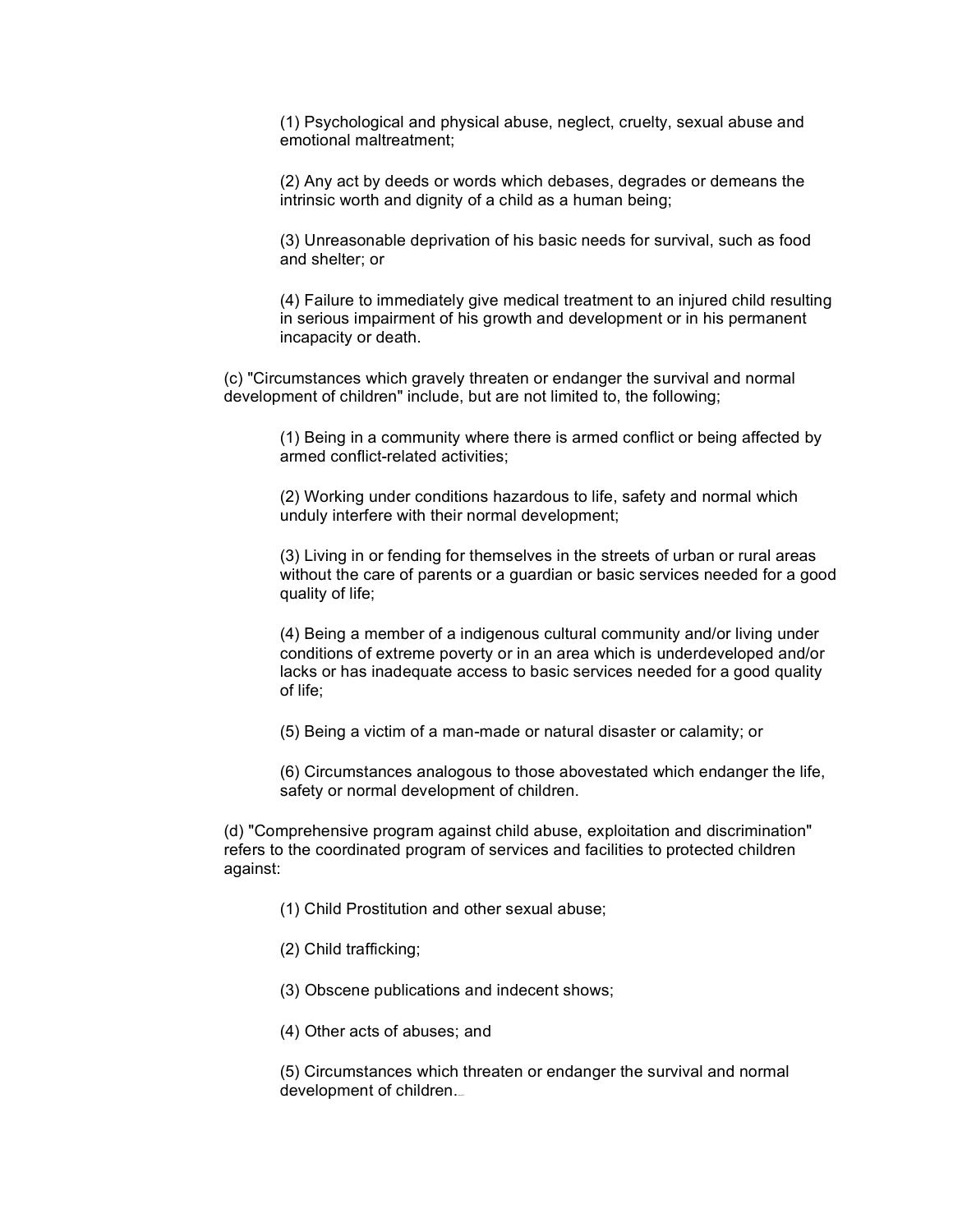#### **ARTICLE II Program on Child Abuse, Exploitation and Discrimination**

**Section 4.** *Formulation of the Program***.** – There shall be a comprehensive program to be formulated, by the Department of Justice and the Department of Social Welfare and Development in coordination with other government agencies and private sector concerned, within one (1) year from the effectivity of this Act, to protect children against child prostitution and other sexual abuse; child trafficking, obscene publications and indecent shows; other acts of abuse; and circumstances which endanger child survival and normal development.

#### **ARTICLE III Child Prostitution and Other Sexual Abuse**

**Section 5.** *Child Prostitution and Other Sexual Abuse***.** – Children, whether male or female, who for money, profit, or any other consideration or due to the coercion or influence of any adult, syndicate or group, indulge in sexual intercourse or lascivious conduct, are deemed to be children exploited in prostitution and other sexual abuse.

The penalty of reclusion temporal in its medium period to reclusion perpetua shall be imposed upon the following:

> (a) Those who engage in or promote, facilitate or induce child prostitution which include, but are not limited to, the following:

(1) Acting as a procurer of a child prostitute;

(2) Inducing a person to be a client of a child prostitute by means of written or oral advertisements or other similar means;

(3) Taking advantage of influence or relationship to procure a child as prostitute;

(4) Threatening or using violence towards a child to engage him as a prostitute; or

(5) Giving monetary consideration goods or other pecuniary benefit to a child with intent to engage such child in prostitution.

(b) Those who commit the act of sexual intercourse of lascivious conduct with a child exploited in prostitution or subject to other sexual abuse; Provided, That when the victims is under twelve (12) years of age, the perpetrators shall be prosecuted under Article 335, paragraph 3, for rape and Article 336 of Act No. 3815, as amended, the Revised Penal Code, for rape or lascivious conduct, as the case may be: Provided, That the penalty for lascivious conduct when the victim is under twelve (12) years of age shall be reclusion temporal in its medium period; and

(c) Those who derive profit or advantage therefrom, whether as manager or owner of the establishment where the prostitution takes place, or of the sauna, disco, bar, resort, place of entertainment or establishment serving as a cover or which engages in prostitution in addition to the activity for which the license has been issued to said establishment.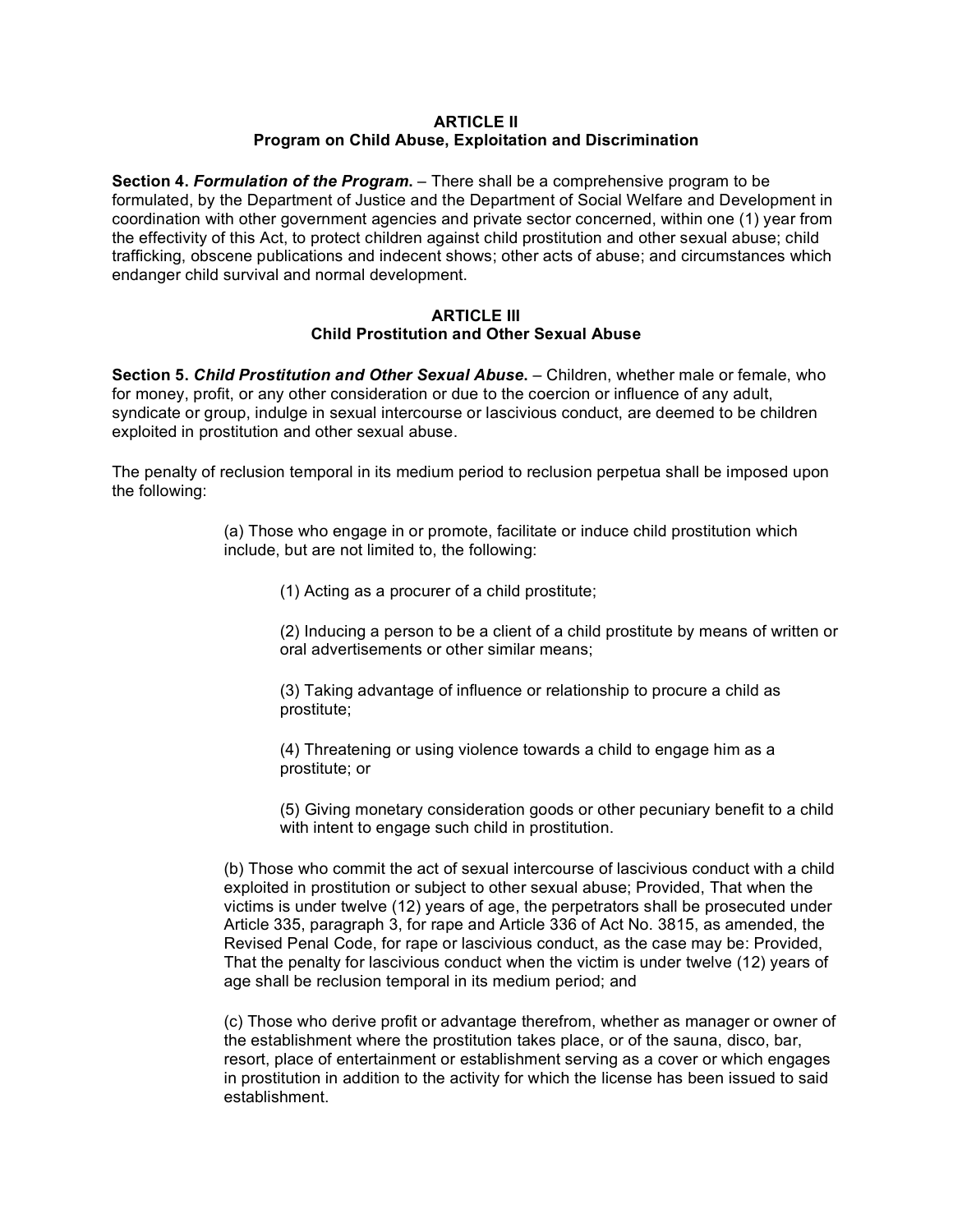**Section 6.** *Attempt To Commit Child Prostitution***.** – There is an attempt to commit child prostitution under Section 5, paragraph (a) hereof when any person who, not being a relative of a child, is found alone with the said child inside the room or cubicle of a house, an inn, hotel, motel, pension house, apartelle or other similar establishments, vessel, vehicle or any other hidden or secluded area under circumstances which would lead a reasonable person to believe that the child is about to be exploited in prostitution and other sexual abuse.

There is also an attempt to commit child prostitution, under paragraph (b) of Section 5 hereof when any person is receiving services from a child in a sauna parlor or bath, massage clinic, health club and other similar establishments. A penalty lower by two (2) degrees than that prescribed for the consummated felony under Section 5 hereof shall be imposed upon the principals of the attempt to commit the crime of child prostitution under this Act, or, in the proper case, under the Revised Penal Code.

## **ARTICLE IV Child Trafficking**

**Section 7.** *Child Trafficking***.** – Any person who shall engage in trading and dealing with children including, but not limited to, the act of buying and selling of a child for money, or for any other consideration, or barter, shall suffer the penalty of reclusion temporal to reclusion perpetua. The penalty shall be imposed in its maximum period when the victim is under twelve (12) years of age.

**Section 8.** *Attempt to Commit Child Trafficking***.** – There is an attempt to commit child trafficking under Section 7 of this Act:

> (a) When a child travels alone to a foreign country without valid reason therefor and without clearance issued by the Department of Social Welfare and Development or written permit or justification from the child's parents or legal guardian;

> (c) When a person, agency, establishment or child-caring institution recruits women or couples to bear children for the purpose of child trafficking; or

(d) When a doctor, hospital or clinic official or employee, nurse, midwife, local civil registrar or any other person simulates birth for the purpose of child trafficking; or

(e) When a person engages in the act of finding children among low-income families, hospitals, clinics, nurseries, day-care centers, or other child-during institutions who can be offered for the purpose of child trafficking.

A penalty lower two (2) degrees than that prescribed for the consummated felony under Section 7 hereof shall be imposed upon the principals of the attempt to commit child trafficking under this Act.

## **ARTICLE V Obscene Publications and Indecent Shows**

**Section 9.** *Obscene Publications and Indecent Shows***.** – Any person who shall hire, employ, use, persuade, induce or coerce a child to perform in obscene exhibitions and indecent shows, whether live or in video, or model in obscene publications or pornographic materials or to sell or distribute the said materials shall suffer the penalty of prision mayor in its medium period.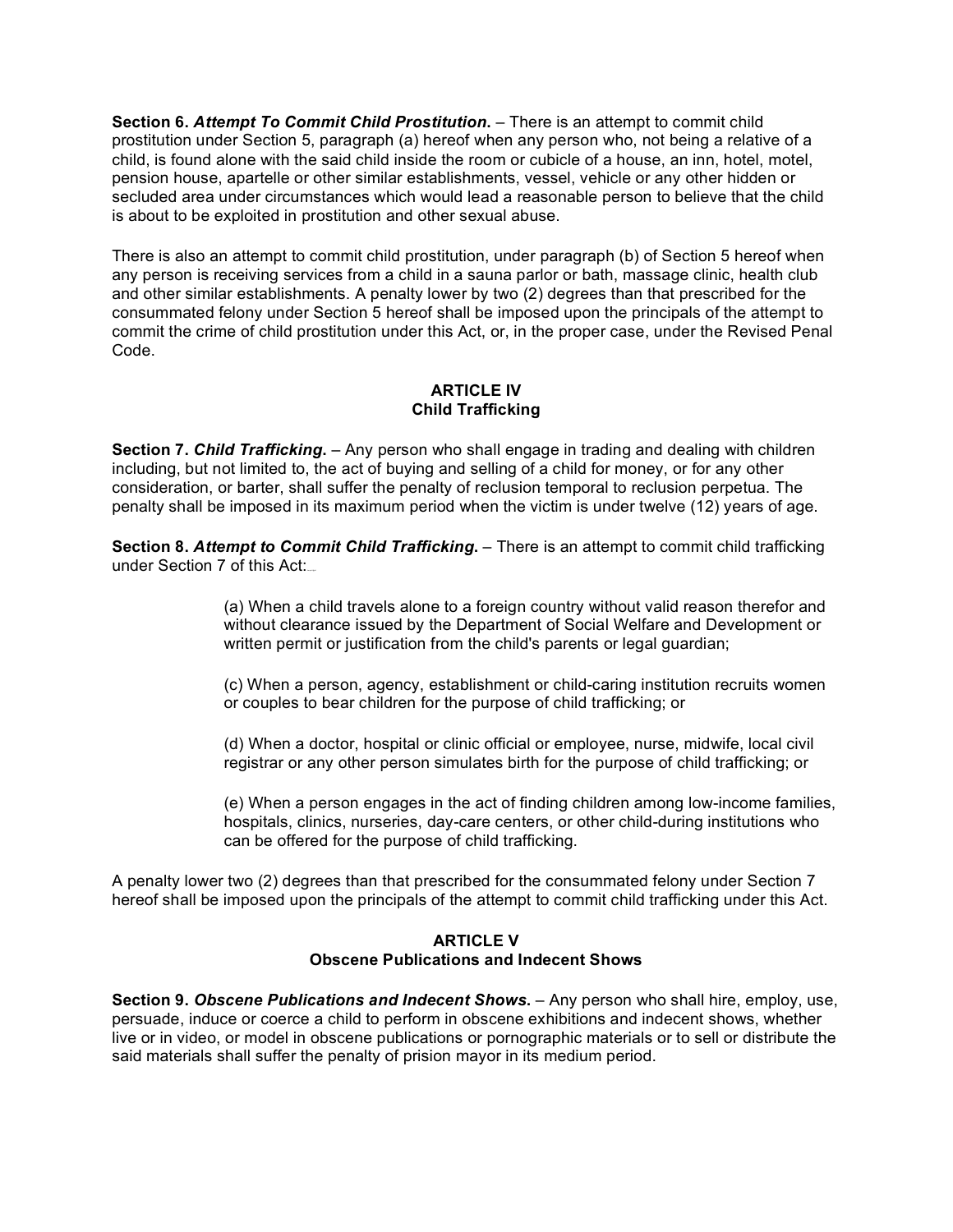If the child used as a performer, subject or seller/distributor is below twelve (12) years of age, the penalty shall be imposed in its maximum period.

Any ascendant, guardian, or person entrusted in any capacity with the care of a child who shall cause and/or allow such child to be employed or to participate in an obscene play, scene, act, movie or show or in any other acts covered by this section shall suffer the penalty of prision mayor in its medium period.

#### **ARTICLE VI Other Acts of Abuse**

#### **Section 10.** *Other Acts of Neglect, Abuse, Cruelty or Exploitation and Other Conditions Prejudicial to the Child's Development***.** –

(a) Any person who shall commit any other acts of child abuse, cruelty or exploitation or to be responsible for other conditions prejudicial to the child's development including those covered by Article 59 of Presidential Decree No. 603, as amended, but not covered by the Revised Penal Code, as amended, shall suffer the penalty of prision mayor in its minimum period.

(b) Any person who shall keep or have in his company a minor, twelve (12) years or under or who in ten (10) years or more his junior in any public or private place, hotel, motel, beer joint, discotheque, cabaret, pension house, sauna or massage parlor, beach and/or other tourist resort or similar places shall suffer the penalty of prision mayor in its maximum period and a fine of not less than Fifty thousand pesos (P50,000): Provided, That this provision shall not apply to any person who is related within the fourth degree of consanguinity or affinity or any bond recognized by law, local custom and tradition or acts in the performance of a social, moral or legal duty.

(c) Any person who shall induce, deliver or offer a minor to any one prohibited by this Act to keep or have in his company a minor as provided in the preceding paragraph shall suffer the penalty of prision mayor in its medium period and a fine of not less than Forty thousand pesos (P40,000); Provided, however, That should the perpetrator be an ascendant, stepparent or guardian of the minor, the penalty to be imposed shall be prision mayor in its maximum period, a fine of not less than Fifty thousand pesos (P50,000), and the loss of parental authority over the minor.

(d) Any person, owner, manager or one entrusted with the operation of any public or private place of accommodation, whether for occupancy, food, drink or otherwise, including residential places, who allows any person to take along with him to such place or places any minor herein described shall be imposed a penalty of prision mayor in its medium period and a fine of not less than Fifty thousand pesos (P50,000), and the loss of the license to operate such a place or establishment.

(e) Any person who shall use, coerce, force or intimidate a street child or any other child to;

- (1) Beg or use begging as a means of living;
- (2) Act as conduit or middlemen in drug trafficking or pushing; or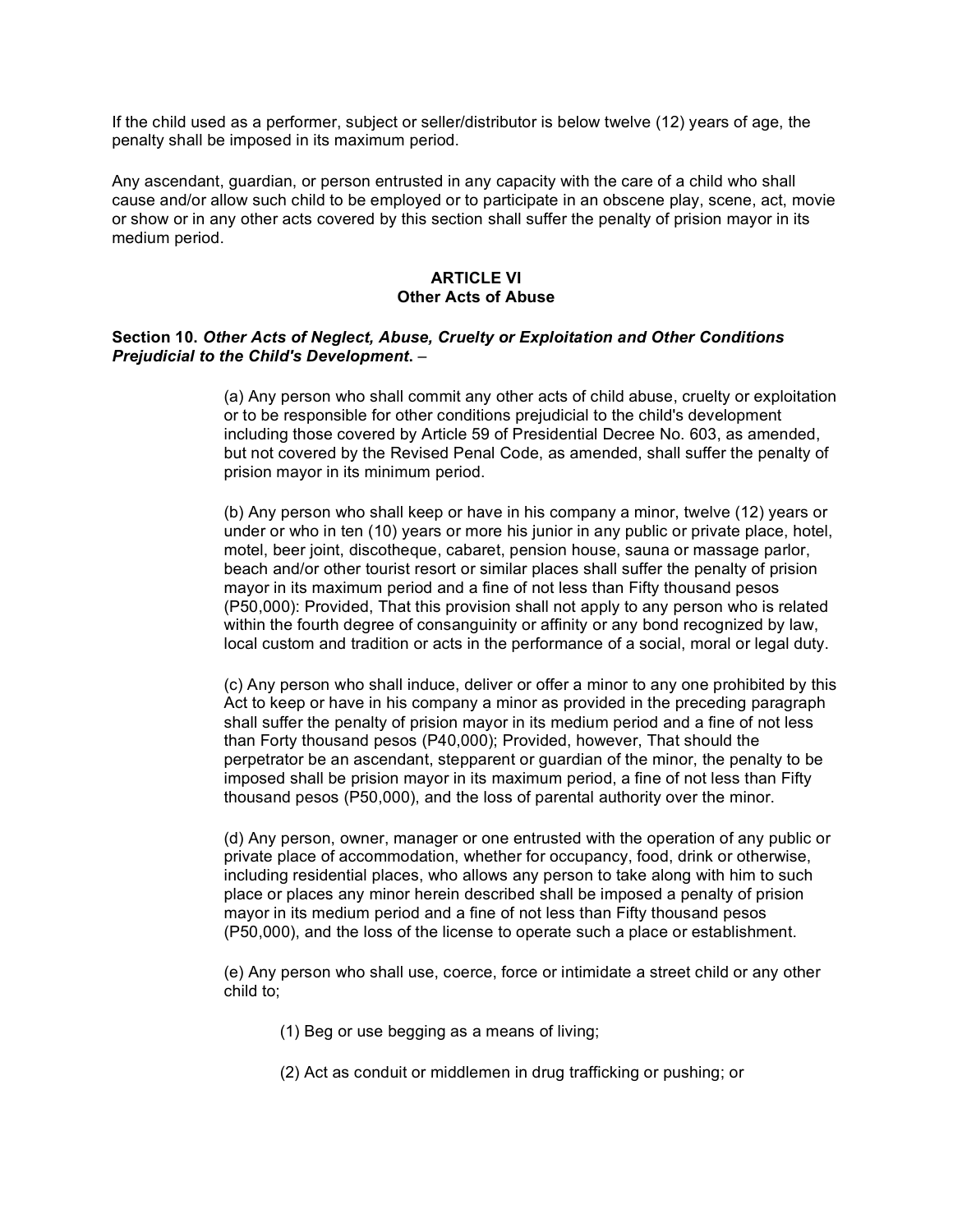(3) Conduct any illegal activities, shall suffer the penalty of prision correccional in its medium period to reclusion perpetua.

For purposes of this Act, the penalty for the commission of acts punishable under Articles 248, 249, 262, paragraph 2, and 263, paragraph 1 of Act No. 3815, as amended, the Revised Penal Code, for the crimes of murder, homicide, other intentional mutilation, and serious physical injuries, respectively, shall be reclusion perpetua when the victim is under twelve (12) years of age. The penalty for the commission of acts punishable under Article 337, 339, 340 and 341 of Act No. 3815, as amended, the Revised Penal Code, for the crimes of qualified seduction, acts of lasciviousness with the consent of the offended party, corruption of minors, and white slave trade, respectively, shall be one (1) degree higher than that imposed by law when the victim is under twelve (12) years age.

The victim of the acts committed under this section shall be entrusted to the care of the Department of Social Welfare and Development.

## **ARTICLE VII Sanctions for Establishments or Enterprises**

**Section 11.** *Sanctions of Establishments or Enterprises which Promote, Facilitate, or Conduct Activities Constituting Child Prostitution and Other Sexual Abuse, Child Trafficking, Obscene Publications and Indecent Shows, and Other Acts of Abuse***.** – All establishments and enterprises which promote or facilitate child prostitution and other sexual abuse, child trafficking, obscene publications and indecent shows, and other acts of abuse shall be immediately closed and their authority or license to operate cancelled, without prejudice to the owner or manager thereof being prosecuted under this Act and/or the Revised Penal Code, as amended, or special laws. A sign with the words "off limits" shall be conspicuously displayed outside the establishments or enterprises by the Department of Social Welfare and Development for such period which shall not be less than one (1) year, as the Department may determine. The unauthorized removal of such sign shall be punishable by prision correccional.

An establishment shall be deemed to promote or facilitate child prostitution and other sexual abuse, child trafficking, obscene publications and indecent shows, and other acts of abuse if the acts constituting the same occur in the premises of said establishment under this Act or in violation of the Revised Penal Code, as amended. An enterprise such as a sauna, travel agency, or recruitment agency which: promotes the aforementioned acts as part of a tour for foreign tourists; exhibits children in a lewd or indecent show; provides child masseurs for adults of the same or opposite sex and said services include any lascivious conduct with the customers; or solicits children or activities constituting the aforementioned acts shall be deemed to have committed the acts penalized herein.

## **ARTICLE VIII Working Children**

**Section 12.** *Employment of Children***.** – Children below fifteen (15) years of age may be employed except:

> (1) When a child works directly under the sole responsibility of his parents or legal guardian and where only members of the employer's family are employed: Provided, however, That his employment neither endangers his life, safety and health and morals, nor impairs his normal development: Provided, further, That the parent or legal guardian shall provide the said minor child with the prescribed primary and/or secondary education; or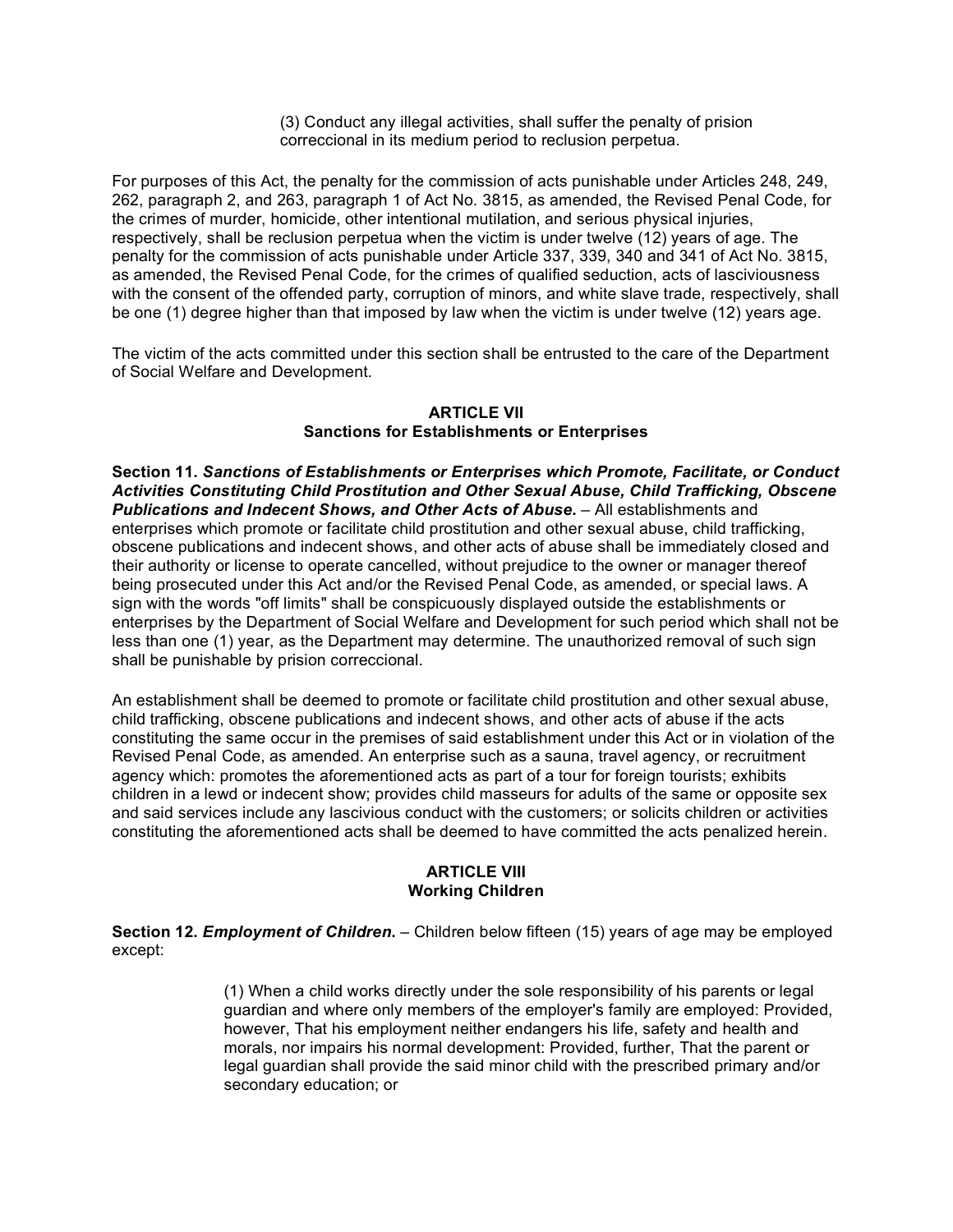(2) When a child's employment or participation in public & entertainment or information through cinema, theater, radio or television is essential: Provided, The employment contract concluded by the child's parent or guardian, with the express agreement of the child concerned, if possible, and the approval of the Department of Labor and Employment: Provided, That the following requirements in all instances are strictly complied with:

(a) The employer shall ensure the protection, health, safety and morals of the child;

(b) the employer shall institute measures to prevent the child's exploitation or discrimination taking into account the system and level of remuneration, and the duration and arrangement of working time; and;

(c) The employer shall formulate and implement, subject to the approval and supervision of competent authorities, a continuing program for training and skill acquisition of the child.

In the above exceptional cases where any such child may be employed, the employer shall first secure, before engaging such child, a work permit from the Department of Labor and Employment which shall ensure observance of the above requirement.

The Department of Labor Employment shall promulgate rules and regulations necessary for the effective implementation of this Section.

**Section 13.** *Non-formal Education for Working Children***.** – The Department of Education, Culture and Sports shall promulgate a course design under its non-formal education program aimed at promoting the intellectual, moral and vocational efficiency of working children who have not undergone or finished elementary or secondary education. Such course design shall integrate the learning process deemed most effective under given circumstances.

**Section 14.** *Prohibition on the Employment of Children in Certain Advertisements***.** – No person shall employ child models in all commercials or advertisements promoting alcoholic beverages, intoxicating drinks, tobacco and its byproducts and violence.

**Section 15.** *Duty of Employer***.** – Every employer shall comply with the duties provided for in Articles 108 and 109 of Presidential Decree No. 603.

**Section 16.** *Penalties***.** – Any person who shall violate any provision of this Article shall suffer the penalty of a fine of not less than One thousand pesos (P1,000) but not more than Ten thousand pesos (P10,000) or imprisonment of not less than three (3) months but not more than three (3) years, or both at the discretion of the court; Provided, That, in case of repeated violations of the provisions of this Article, the offender's license to operate shall be revoked.

## **ARTICLE IX Children of Indigenous Cultural Communities**

**Section 17.** *Survival, Protection and Development***.** – In addition to the rights guaranteed to children under this Act and other existing laws, children of indigenous cultural communities shall be entitled to protection, survival and development consistent with the customs and traditions of their respective communities.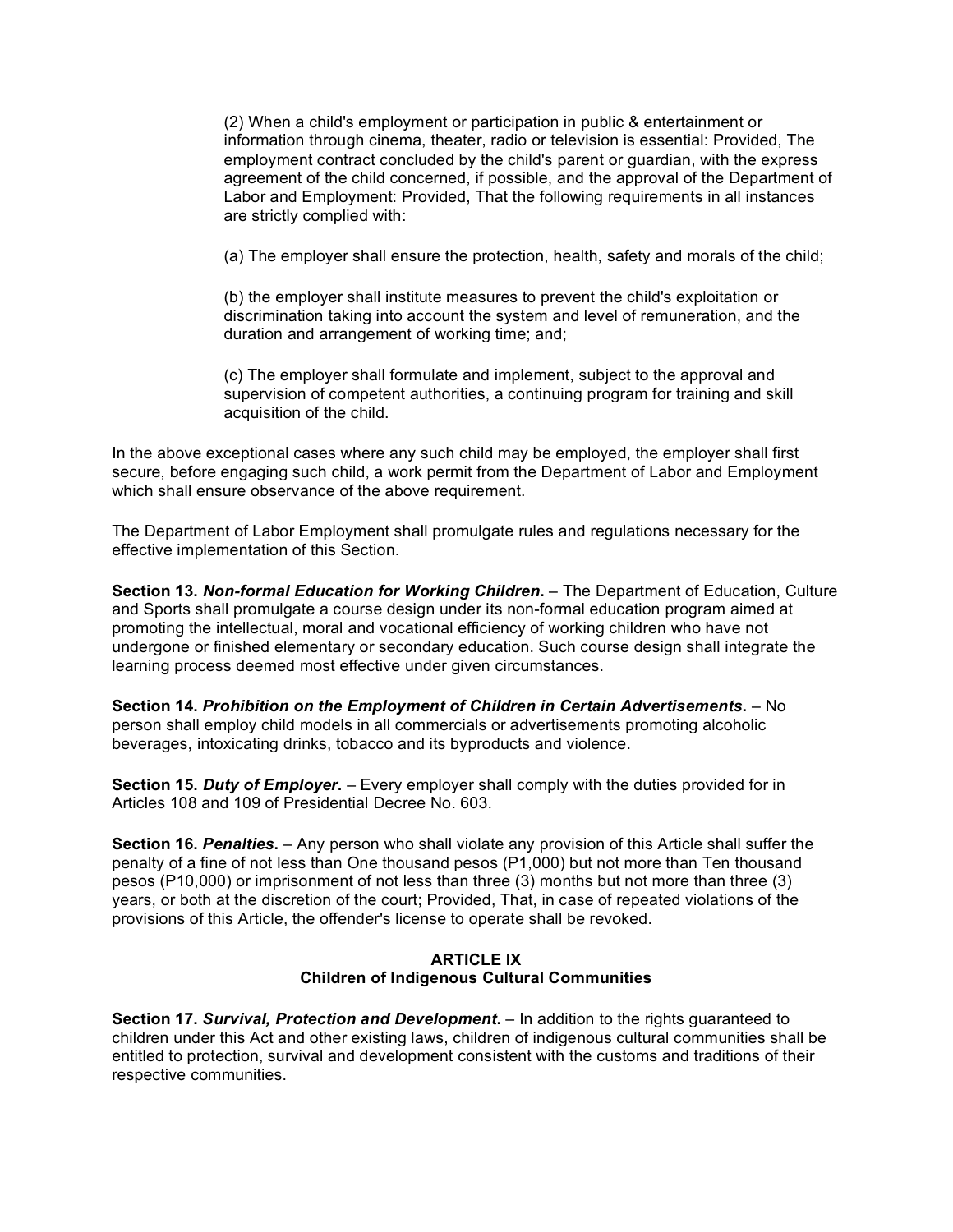**Section 18.** *System of and Access to Education***.** – The Department of Education, Culture and Sports shall develop and institute an alternative system of education for children of indigenous cultural communities which culture-specific and relevant to the needs of and the existing situation in their communities. The Department of Education, Culture and Sports shall also accredit and support non-formal but functional indigenous educational programs conducted by non-government organizations in said communities.

**Section 19.** *Health and Nutrition***.** – The delivery of basic social services in health and nutrition to children of indigenous cultural communities shall be given priority by all government agencies concerned. Hospitals and other health institution shall ensure that children of indigenous cultural communities are given equal attention. In the provision of health and nutrition services to children of indigenous cultural communities, indigenous health practices shall be respected and recognized.

**Section 20.** *Discrimination***.** – Children of indigenous cultural communities shall not be subjected to any and all forms of discrimination.

Any person who discriminate against children of indigenous cultural communities shall suffer a penalty of arresto mayor in its maximum period and a fine of not less than Five thousand pesos (P5,000) more than Ten thousand pesos (P10,000).

**Section 21.** *Participation***.** – Indigenous cultural communities, through their duly-designated or appointed representatives shall be involved in planning, decision-making implementation, and evaluation of all government programs affecting children of indigenous cultural communities. Indigenous institution shall also be recognized and respected.

# **ARTICLE X Children in Situations of Armed Conflict**

**Section 22.** *Children as Zones of Peace***.** – Children are hereby declared as Zones of Peace. It shall be the responsibility of the State and all other sectors concerned to resolve armed conflicts in order to promote the goal of children as zones of peace. To attain this objective, the following policies shall be observed.

> (a) Children shall not be the object of attack and shall be entitled to special respect. They shall be protected from any form of threat, assault, torture or other cruel, inhumane or degrading treatment;

> (b) Children shall not be recruited to become members of the Armed Forces of the Philippines of its civilian units or other armed groups, nor be allowed to take part in the fighting, or used as guides, couriers, or spies;

(c) Delivery of basic social services such as education, primary health and emergency relief services shall be kept unhampered;

(d) The safety and protection of those who provide services including those involved in fact-finding missions from both government and non-government institutions shall be ensured. They shall not be subjected to undue harassment in the performance of their work;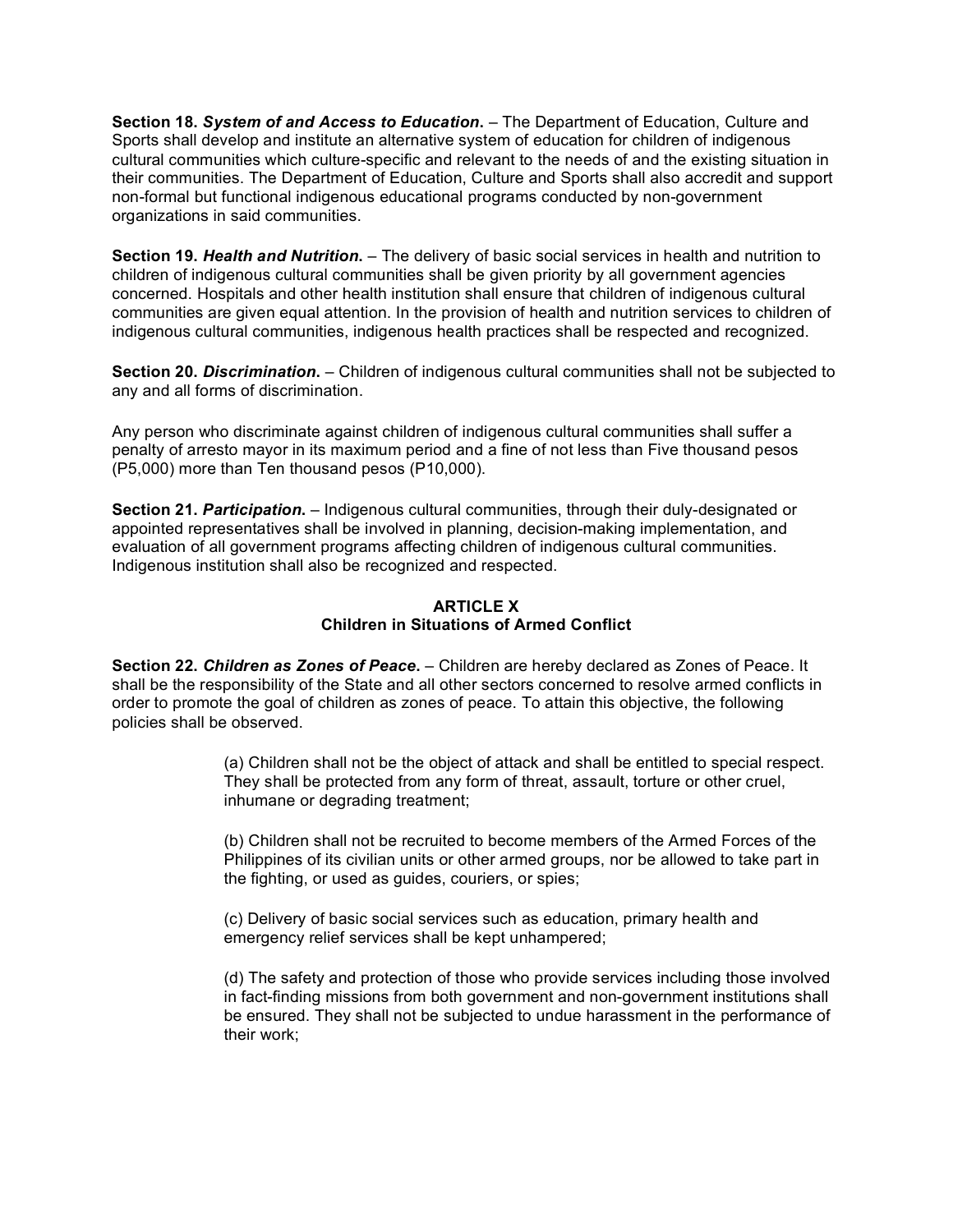(e) Public infrastructure such as schools, hospitals and rural health units shall not be utilized for military purposes such as command posts, barracks, detachments, and supply depots; and

(f) All appropriate steps shall be taken to facilitate the reunion of families temporarily separated due to armed conflict.

**Section 23.** *Evacuation of Children During Armed Conflict***.** – Children shall be given priority during evacuation as a result of armed conflict. Existing community organizations shall be tapped to look after the safety and well-being of children during evacuation operations. Measures shall be taken to ensure that children evacuated are accompanied by persons responsible for their safety and well-being.

**Section 24.** *Family Life and Temporary Shelter***.** – Whenever possible, members of the same family shall be housed in the same premises and given separate accommodation from other evacuees and provided with facilities to lead a normal family life. In places of temporary shelter, expectant and nursing mothers and children shall be given additional food in proportion to their physiological needs. Whenever feasible, children shall be given opportunities for physical exercise, sports and outdoor games.

**Section 25.** *Rights of Children Arrested for Reasons Related to Armed Conflict***.** – Any child who has been arrested for reasons related to armed conflict, either as combatant, courier, guide or spy is entitled to the following rights;

- (a) Separate detention from adults except where families are accommodated as family units;
- (b) Immediate free legal assistance;
- (c) Immediate notice of such arrest to the parents or guardians of the child; and

(d) Release of the child on recognizance within twenty-four (24) hours to the custody of the Department of Social Welfare and Development or any responsible member of the community as determined by the court.

If after hearing the evidence in the proper proceedings the court should find that the aforesaid child committed the acts charged against him, the court shall determine the imposable penalty, including any civil liability chargeable against him. However, instead of pronouncing judgment of conviction, the court shall suspend all further proceedings and shall commit such child to the custody or care of the Department of Social Welfare and Development or to any training institution operated by the Government, or duly-licensed agencies or any other responsible person, until he has had reached eighteen (18) years of age or, for a shorter period as the court may deem proper, after considering the reports and recommendations of the Department of Social Welfare and Development or the agency or responsible individual under whose care he has been committed.

The aforesaid child shall subject to visitation and supervision by a representative of the Department of Social Welfare and Development or any duly-licensed agency or such other officer as the court may designate subject to such conditions as it may prescribe.

The aforesaid child whose sentence is suspended can appeal from the order of the court in the same manner as appeals in criminal cases.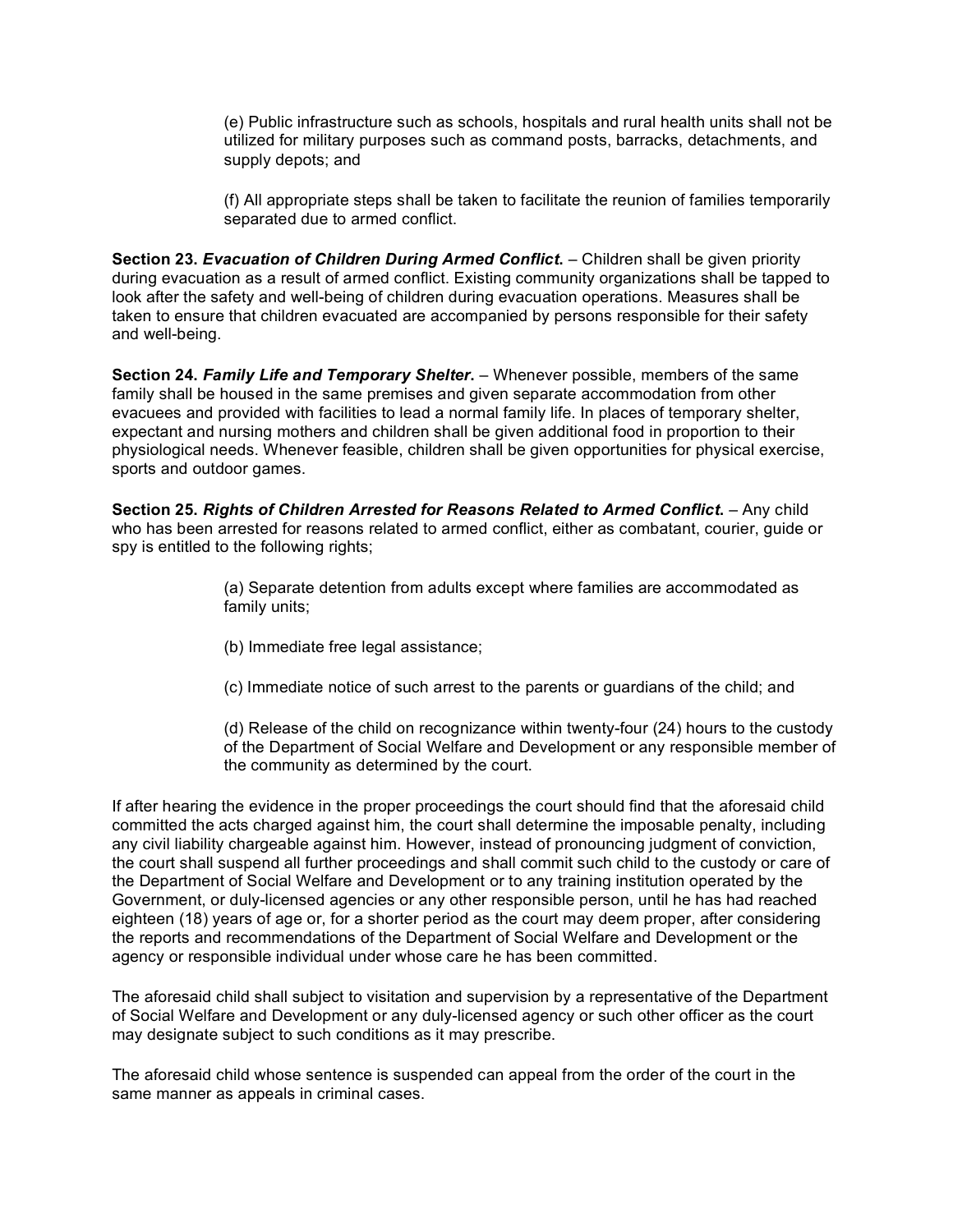**Section 26.** *Monitoring and Reporting of Children in Situations of Armed Conflict***.** – The chairman of the barangay affected by the armed conflict shall submit the names of children residing in said barangay to the municipal social welfare and development officer within twenty-four (24) hours from the occurrence of the armed conflict.

## **ARTICLE XI Remedial Procedures**

**Section 27.** *Who May File a Complaint***.** – Complaints on cases of unlawful acts committed against the children as enumerated herein may be filed by the following:

- (a) Offended party;
- (b) Parents or guardians;
- (c) Ascendant or collateral relative within the third degree of consanguinity;...
- (d) Officer, social worker or representative of a licensed child-caring institution;
- (e) Officer or social worker of the Department of Social Welfare and Development;
- (f) Barangay chairman; or
- (g) At least three (3) concerned responsible citizens where the violation occurred.

**Section 28.** *Protective Custody of the Child***.** – The offended party shall be immediately placed under the protective custody of the Department of Social Welfare and Development pursuant to Executive Order No. 56, series of 1986. In the regular performance of this function, the officer of the Department of Social Welfare and Development shall be free from any administrative, civil or criminal liability. Custody proceedings shall be in accordance with the provisions of Presidential Decree No. 603.

**Section 29.** *Confidentiality***.** – At the instance of the offended party, his name may be withheld from the public until the court acquires jurisdiction over the case.

It shall be unlawful for any editor, publisher, and reporter or columnist in case of printed materials, announcer or producer in case of television and radio broadcasting, producer and director of the film in case of the movie industry, to cause undue and sensationalized publicity of any case of violation of this Act which results in the moral degradation and suffering of the offended party.

**Section 30.** *Special Court Proceedings***.** – Cases involving violations of this Act shall be heard in the chambers of the judge of the Regional Trial Court duly designated as Juvenile and Domestic Court.

Any provision of existing law to the contrary notwithstanding and with the exception of habeas corpus, election cases, and cases involving detention prisoners and persons covered by Republic Act No. 4908, all courts shall give preference to the hearing or disposition of cases involving violations of this Act.

# **ARTICLE XII Common Penal Provisions**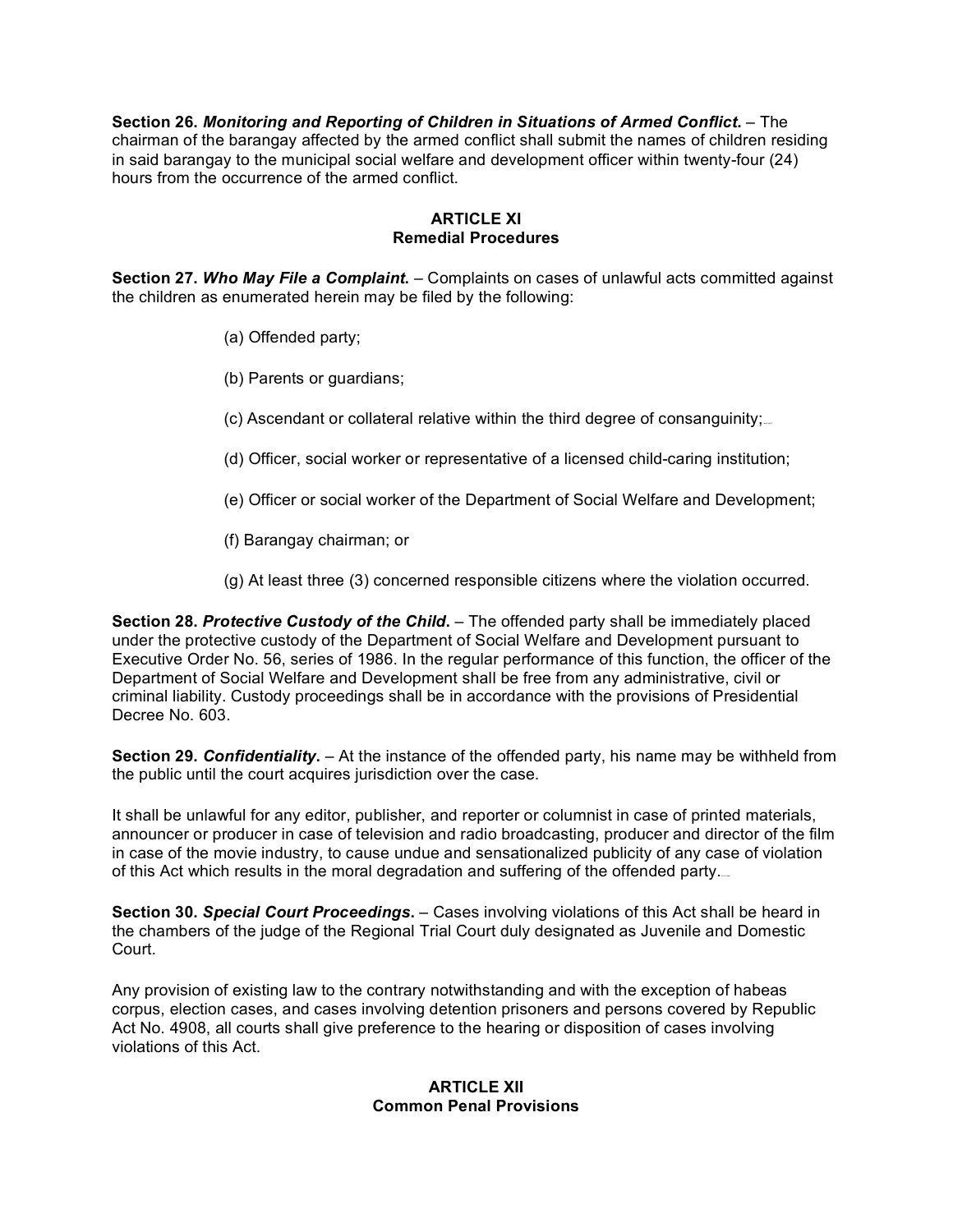## **Section 31.** *Common Penal Provisions***.** –

(a) The penalty provided under this Act shall be imposed in its maximum period if the offender has been previously convicted under this Act;

(b) When the offender is a corporation, partnership or association, the officer or employee thereof who is responsible for the violation of this Act shall suffer the penalty imposed in its maximum period;

(c) The penalty provided herein shall be imposed in its maximum period when the perpetrator is an ascendant, parent guardian, stepparent or collateral relative within the second degree of consanguinity or affinity, or a manager or owner of an establishment which has no license to operate or its license has expired or has been revoked;

(d) When the offender is a foreigner, he shall be deported immediately after service of sentence and forever barred from entry to the country;

(e) The penalty provided for in this Act shall be imposed in its maximum period if the offender is a public officer or employee: Provided, however, That if the penalty imposed is reclusion perpetua or reclusion temporal, then the penalty of perpetual or temporary absolute disqualification shall also be imposed: Provided, finally, That if the penalty imposed is prision correccional or arresto mayor, the penalty of suspension shall also be imposed; and

(f) A fine to be determined by the court shall be imposed and administered as a cash fund by the Department of Social Welfare and Development and disbursed for the rehabilitation of each child victim, or any immediate member of his family if the latter is the perpetrator of the offense.

#### **ARTICLE XIII Final Provisions**

**Section 32.** *Rules and Regulations***.** – Unless otherwise provided in this Act, the Department of Justice, in coordination with the Department of Social Welfare and Development, shall promulgate rules and regulations of the effective implementation of this Act.

Such rules and regulations shall take effect upon their publication in two (2) national newspapers of general circulation.

**Section 33.** *Appropriations***.** – The amount necessary to carry out the provisions of this Act is hereby authorized to be appropriated in the General Appropriations Act of the year following its enactment into law and thereafter.

**Section 34.** *Separability Clause***.** – If any provision of this Act is declared invalid or unconstitutional, the remaining provisions not affected thereby shall continue in full force and effect.

**Section 35.** *Repealing Clause***.** – All laws, decrees, or rules inconsistent with the provisions of this Acts are hereby repealed or modified accordingly.